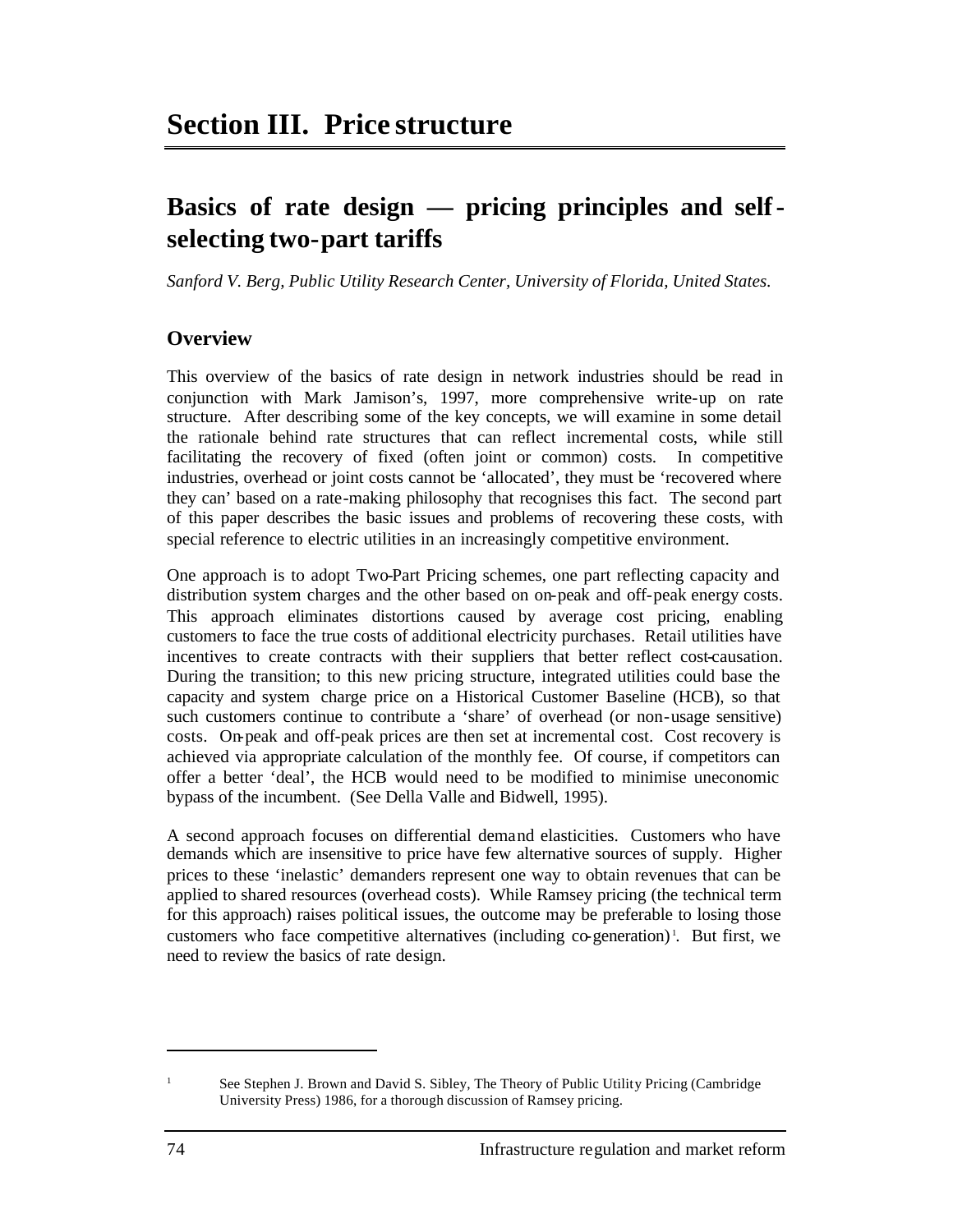# **Cost causation and price signals**

When considering efficient pricing and investment, if neoclassical economists agree on one point, it is the following: rate design matters<sup>2</sup>. A strong case can be made for regulators to allow some discretion in rate design, since firms have far greater information on cost structures and demand patterns than is available to the regulatory. When cost allocation manuals substitute for estimates of forward-looking incremental costs, inefficiencies arise. In recognition of the important role of price signals, a wide range of rate designs has been analysed. The following represents a partial listing of the topics addressed in the literature on optimum pricing and capacity:

Marginal cost pricing. The allocative efficiency consequences of such pricing are well known. For example, the financial viability of the firm may require a subsidy, or more complicated rate designs (such as multipart pricing). Furthermore, short run and long run marginal costs will differ — so while the former serve as the standard for pricing decisions, the latter are relevant for comparing alternative investment patterns — as when alternative providers have different production technologies.

Cross subsidisation and regulation as taxation. Cross subsidisation can be a deliberate regulatory objective as some customers cover the incremental costs of serving favoured customers. Alternatively, it can stem from inappropriate allocations of fixed or variable costs. A related concern is transfer pricing which increases the reported costs of the regulated firm. This device might be used to shift profits from the regulated firm to an unregulated subsidiary. Such shifting raises a dilemma, because when regulators mandate complete separation among business units in response to this problem, the firms can lose economies of scope. The result is higher costs.

Discriminatory pricing and demand separation. The ability to separate markets and prevent resale is facilitated by customers being hooked up to utility distribution systems. Since consumers with inelastic demanders are often the ones regulators are trying to protect from monopoly power, commissions often will overlay cost allocation regulation upon rate level regulation — preventing 'undue' discrimination.

Ramsey pricing. If the firm can identify different customer groups and charge different prices to the various customer classes, Ramsey pricing can be utilised to minimise economic misallocations. However, such a pricing policy (charging more to those with relatively inelastic demands) might still be viewed as unduly discriminatory, even though the firm does not realise excess profit. Citizens might prefer other price configurations for the multi-product natural monopolist. Furthermore, there is no guarantee that Ramsey prices are sustainable in the long run: some coalition of customers could end up paying more than the stand-alone costs of serving them leading to self production and the loss of their business. The technical literature on Ramsey pricing is ably summarised in Sheshinski, 1986, and Braeutigam, 1989. Mitchell and Vogelsang, 1991, apply much of this literature to telecommunications pricing.

 $\overline{a}$ 

<sup>&</sup>lt;sup>2</sup> Some of the material in this section originally appeared in Berg and Tschirhart, 1995, pp. 310– 330. For an excellent survey of rate design, see Arnold, et.al., 1995.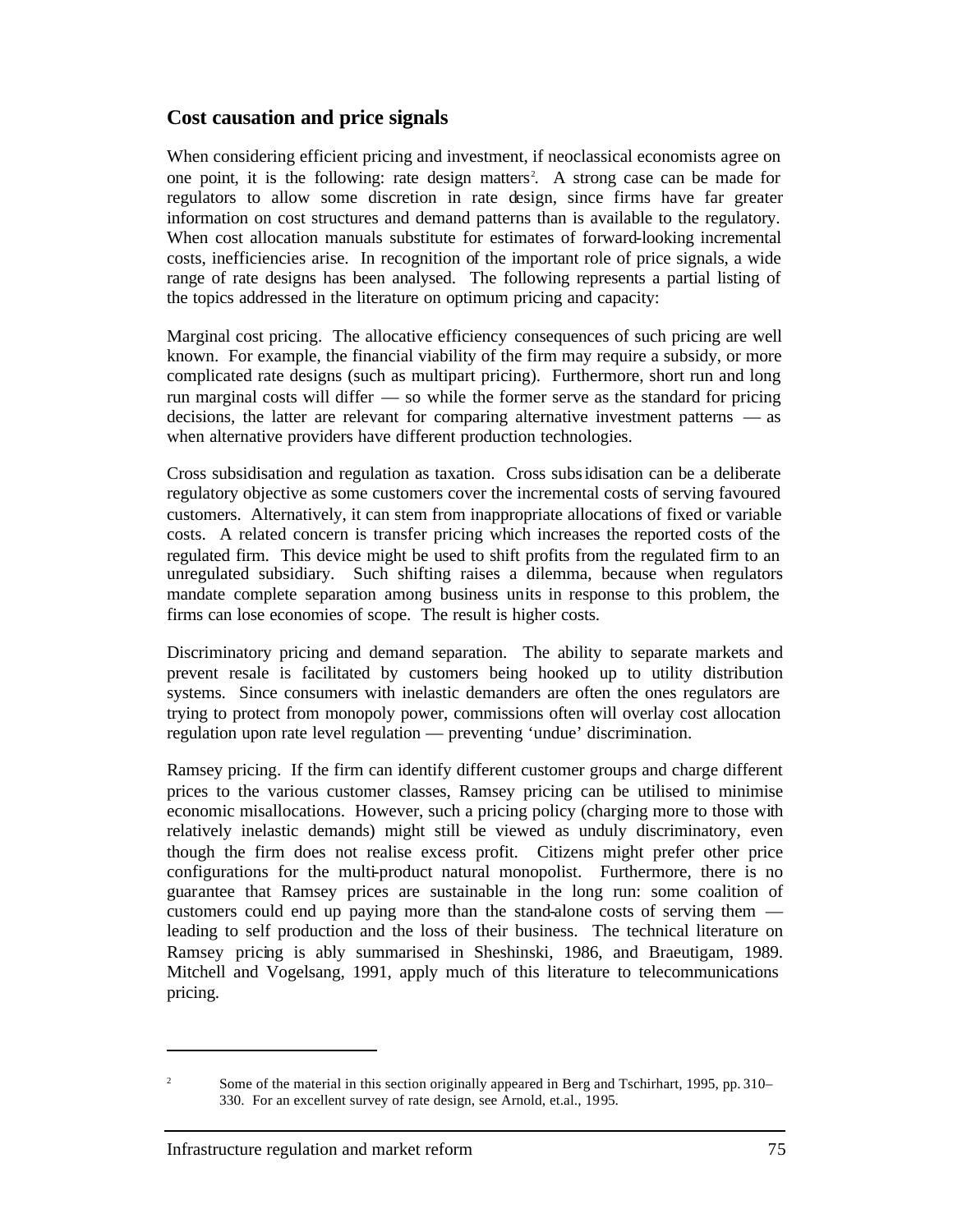Predatory pricing and market dominance. If high cost suppliers are driven from the market due to entry by a multiproduct natural monopoly, resource allocation is improved. However, these suppliers may claim predatory pricing if the output is produced by an unregulated subsidiary or by the regulated firm. Producers of substitute products could argue that revenues from the utilitys captive consumer groups (or regulated products) cover costs associated with products subject to competition. However, one ought not accept fully-distributed costs as indicators of subsidisation. Furthermore, when a group of firms is under industry-wide regulation and when price is based on industry average costs, the presence of high cost firms could increase the profits of efficient suppliers (Daughety, 1984). The removal of such cost-based pricing would reduce prices and lead to bankruptcy or consolidation of inefficient firms. Such a development would again bring forth charges of predation, but these charges would be groundless.

Cost allocation regulation. A multiproduct firm is charged with allocating its total costs, including common costs, over its various products in an effort to ensure that revenue from the sale of each product covers its allocated cost (Braeutigam, 1980). This area may be one of the more under-analysed in the field of regulatory economics. Regula tors have often viewed fully-distributed cost allocations as techniques for ensuring that customer groups are not unfairly burdened with shared costs. Besides leading to potentially undesirable prices and cross subsidies, there is the danger that separations procedures and cost allocation manuals may foster an unwarranted feeling of accomplishment among regulators. Sweeney, 1982, finds that output-based allocation schemes can yield perverse results: we end up with prices such that one or more of them can be lowered — improving welfare without decreasing the monopolist's profit. In addition, we can have relatively high prices in unregulated markets. Finally, Cabe, 1988, illustrates that any output vector can be achieved by some fully-distributed cost method.

Peak load pricing and intertemporal patterns of demand. This literature has a rich history. The early contributions by Boiteux, 1960 and Steiner, 1957, stimulated analyses of intertemporal demand patterns. The production technology (involving fixed or variable coefficients and with and without scale economies) drew upon actual engineering studies of cost structures. Diverse technologies, interdependent demands, selection of rating periods and other issues were addressed, as economists began to characterise realistic demand and cost conditions. Rate design in such situations must take these factors into account. Sweeney explains these results by noting that because regulated products are permitted to obtain a 'fair return' on shared input, output reductions in unregulated markets allow more of the common cost to be shifted to regulated markets. As a result, greater profits are earned in these regulated markets. In one sense, these results may appeal to regulators. The prices are high in the unregulated markets, thereby quelling fears of cross subsidies from the regulated markets. Also, competitors in the unregulated markets would be pleased, since the monopolist is apparently not relying on profits from the regulated markets to predatory price in their markets. In the long run, the monopolist's prices could be undercut in at least some of the unregulated markets, perhaps even driving the monopolist out entirely. The advantages of natural monopoly production for multiple markets are then lost, and the regulator's optimism regarding FDC procedures proves short-lived.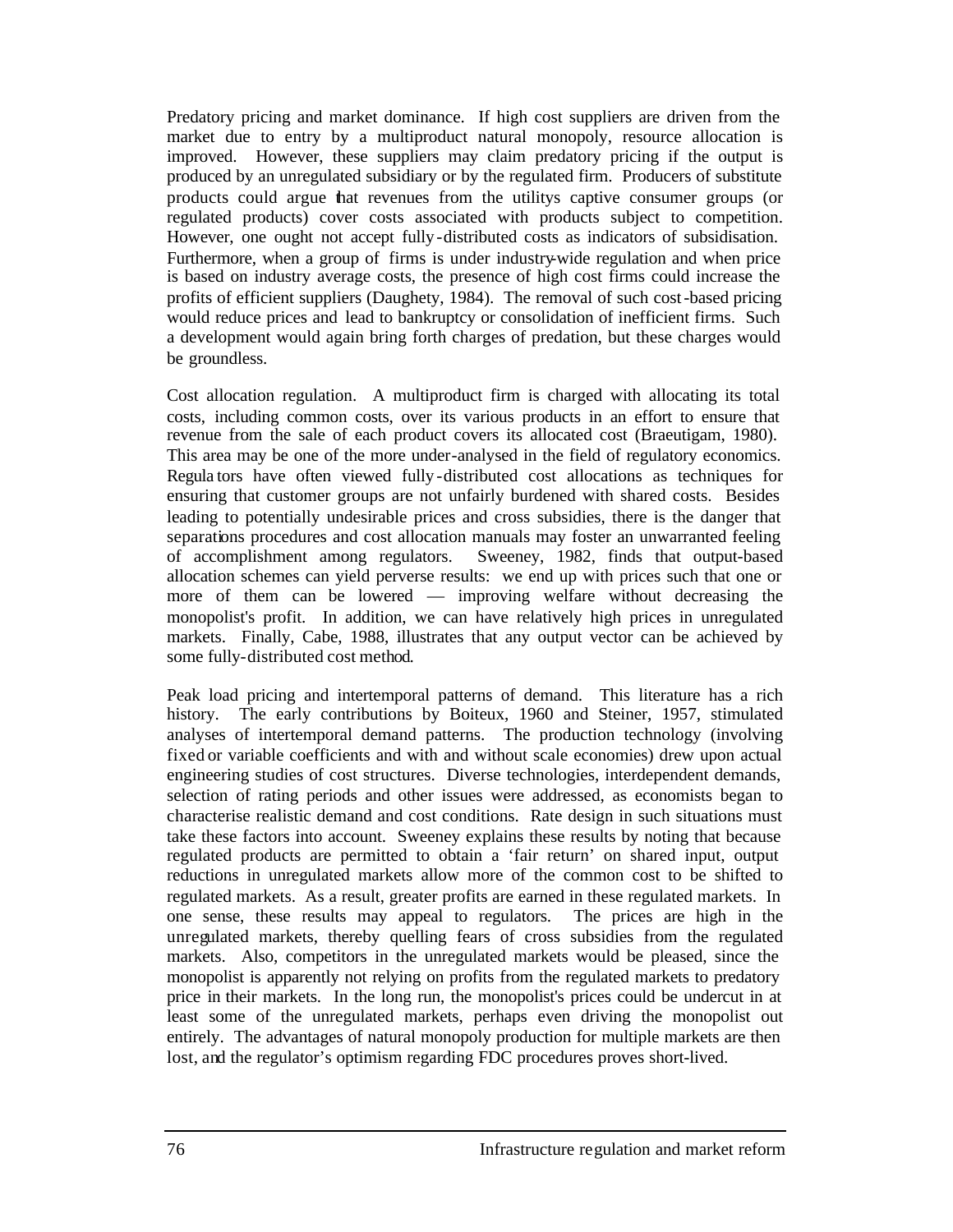Pricing with random demand and supply. The intertemporal issues noted above have also been addressed in the context of uncertainty. Consumers value reliability of service, which will be affected by the interaction of price (announced in advance) and uncertain demands (driven by weather, seasonal conditions, and hourly factors) and production capabilities (related to unplanned outages).

Nonlinear pricing and interpersonal patterns of demand. Whether one is considering pricing entry and rides in an amusement park or access to and usage of a telephone system, multipart pricing offers a viable option for enhancing revenues. Much of the literature on multipart pricing and nonlinear outlay schedules is surveyed by Brown and Sibley, 1986. The pattern of individual demands proves to be important for the development of first and second-best rate designs involving fees and usage charges.

Sustainable pricing. Faulhaber, 1975, showed that a natural monopolist was not necessarily immune to entry under certain cost structures. This insight raises a dilemma for regulators and implies significant information requirements for optimal pricing decisions. A related issue is the role of the incumbent firm as the supplier of last resort (Weisman, 1988).

Quality of service. Service quality also raises a number of important issues for analysts. The quality level provided under competition, monopoly, or regulation has received substantial attention. In practice, regulators tend to utilise pass/fail standards. While such standards are clear and precise, problems arise in using them to monitor and reward quality. For example, by evaluating performance relative to a pass/fail cut-off, distinctions among various levels of sub-standard and super-standard performance are ignored: utilities have little incentive to exceed targets. In addition, the targets themselves are often somewhat arbitrary, having arisen from a chaotic process reflecting historical engineering capabilities, political pressures, and administrative happenstance. Consumer valuations of different quality dimensions and firm knowledge of emerging technological opportunities are not likely to be reflected in current pass-fail standards.

# **Recovery of joint costs in a competitive environment**

The brief overview of rate design concepts provides a foundation for addressing the recovery of joint costs in a competitive environment. Electric utility managers understand that the industry has rapidly moved from local monopolies to one that is customer-driven. Co-generation and competition via open transmission policies have disrupted traditional pricing arrangements. Cost allocation manuals are becoming increasingly irrelevant as the electricity industry becomes more competitive. This section outlines two approaches that enable the recovery of joint costs in a competitive environment. One approach involves utilising Two-Part Pricing schemes, so the customers' share of joint costs is less dependent on total consumption. Such rate designs better reflect cost causation on the margin, while permitting recovery of some fixed costs. Another approach involves lower prices to those demanders with alternative sources of supply. Although higher prices to inelastic demanders — those without options — raises some tough political issues, those customers would be even worse off if business and other large customers abandoned their traditional suppliers. Thus, Ramsey pricing involves price discrimination (or price differentiation, if the former term seems too value -loaded).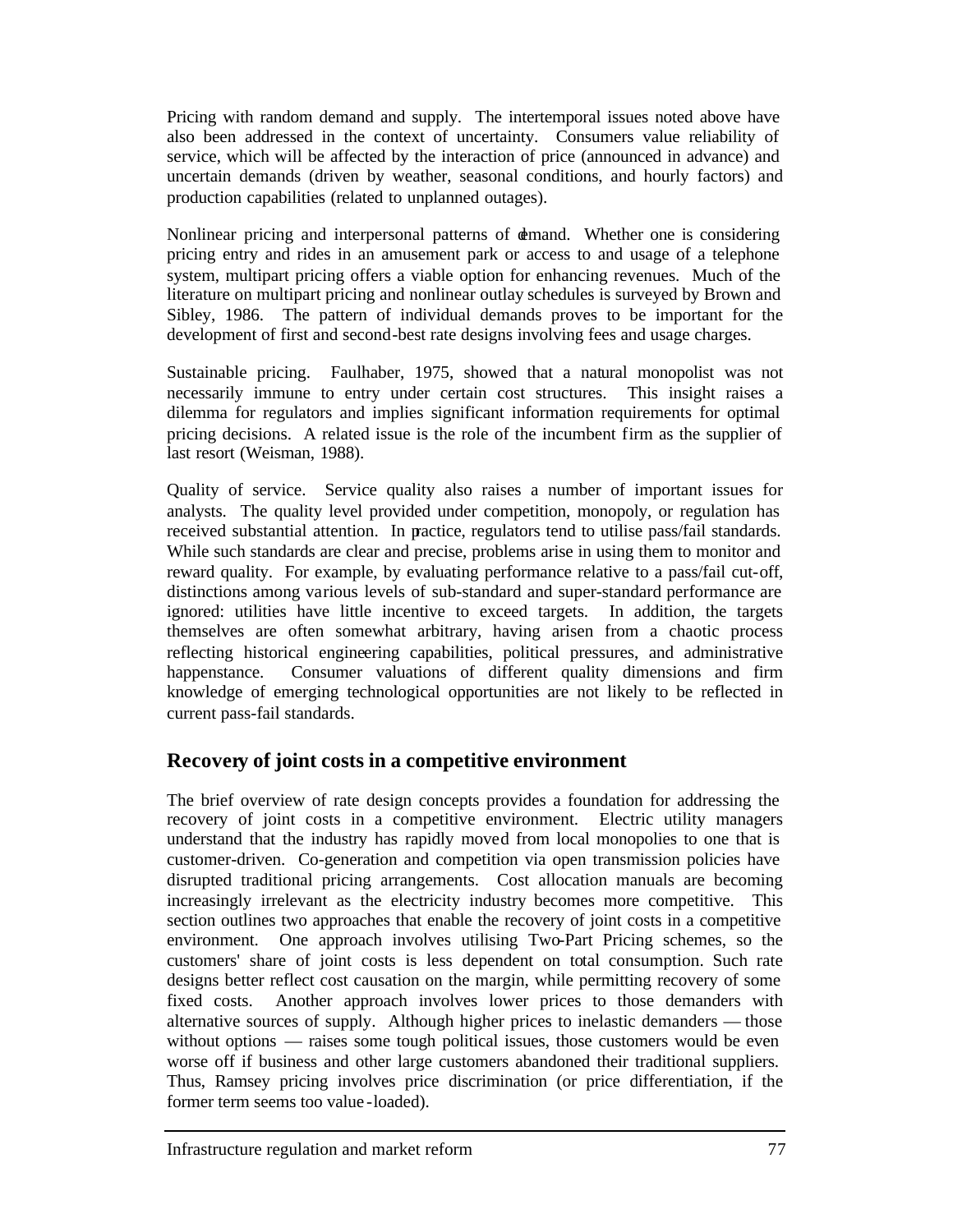Electric utilities are going to have to generate value for customers by devising new rate designs which create win-win opportunities. Both Two-part pricing (using Historical Customer Baselines) and Ramsey pricing represent innovative ways to recover joint costs. First, some background material needs to be reviewed.

# **Background — recent trends**

In the U.S., the electric energy industry lags behind telecommunications in terms of competitive pressures, but regulatory roadblocks to competition at various stages of production have been demolished in a number of countries. In the U.S., since most regulatory authority is vested in the states, the system is conducive to regulatory innovation. The process of evolution within the American regulatory environment is driven by wider adoption of approaches that have been successfully implemented in a few states. This heterogeneity also results in confusing and sometimes contradictory state regulatory regimes. For investor-owned utilities, Rate Of Return (ROR) on rate base regulation has characterised the industry, with customer-class cost allocation rules, fuel adjustment clauses, and management audits further constraining prices and revenue requirements. For municipals and other publicly-owned utilities, cost allocations have tended to establish revenue targets across customer classes, with prices reflecting some type of fully distributed cost.

The evolution of US regulatory policy illustrates changing attitudes towards the efficacy of competition in promoting efficiency. At the same time, concern over environmental impacts has placed new objectives onto the regulatory agenda; the new instruments for achieving new objectives raise complex issues. For example , statemandated conservation programs will come under pressure, especially if retail wheeling is widely adopted. The costs of DSM programs cannot be spread across a set of captive customers: larger customers, especially, will face choices they are currently denied. Most industry observers expect vertical disintegration and partial deregulation to continue. The implications for incumbents are mixed. Non-generating distribution systems are in a position to 'shop around'. Integrated suppliers are likely to face revenue erosion as competition becomes more widespread.

The interests of various constituencies are tough to reconcile. The National Association of Regulatory Utility Commissioners (NARUC) wants to preserve the flexibility of states so that state PSCs can craft policies which fit their unique circumstances. Groups benefiting from current state regulations want to retain 'local' control — preserving their relative benefits. The American Public Power Association (APPA) supports the agenda of municipally-owned utilities. The National Rural Electric Cooperative Association (NRECA) seeks retention of rules that assist rural electric utilities. At the national level, FERC oversees wholesale and transmission issues, while state PSC regulate facility additions and retail rates. The conflicting pressures and overlapping jurisdictions make coherent policy development very difficult.

One conclusion is clear, price signals are being given greater prominence, although policy makers (both regulators and munic ipal authorities) tend to avoid dramatic changes in rate design for fear of political repercussions. Historically, prices for different customer groups were set using cost allocation procedures. Revenue 'requirements' were determined from top down — with minimal attention to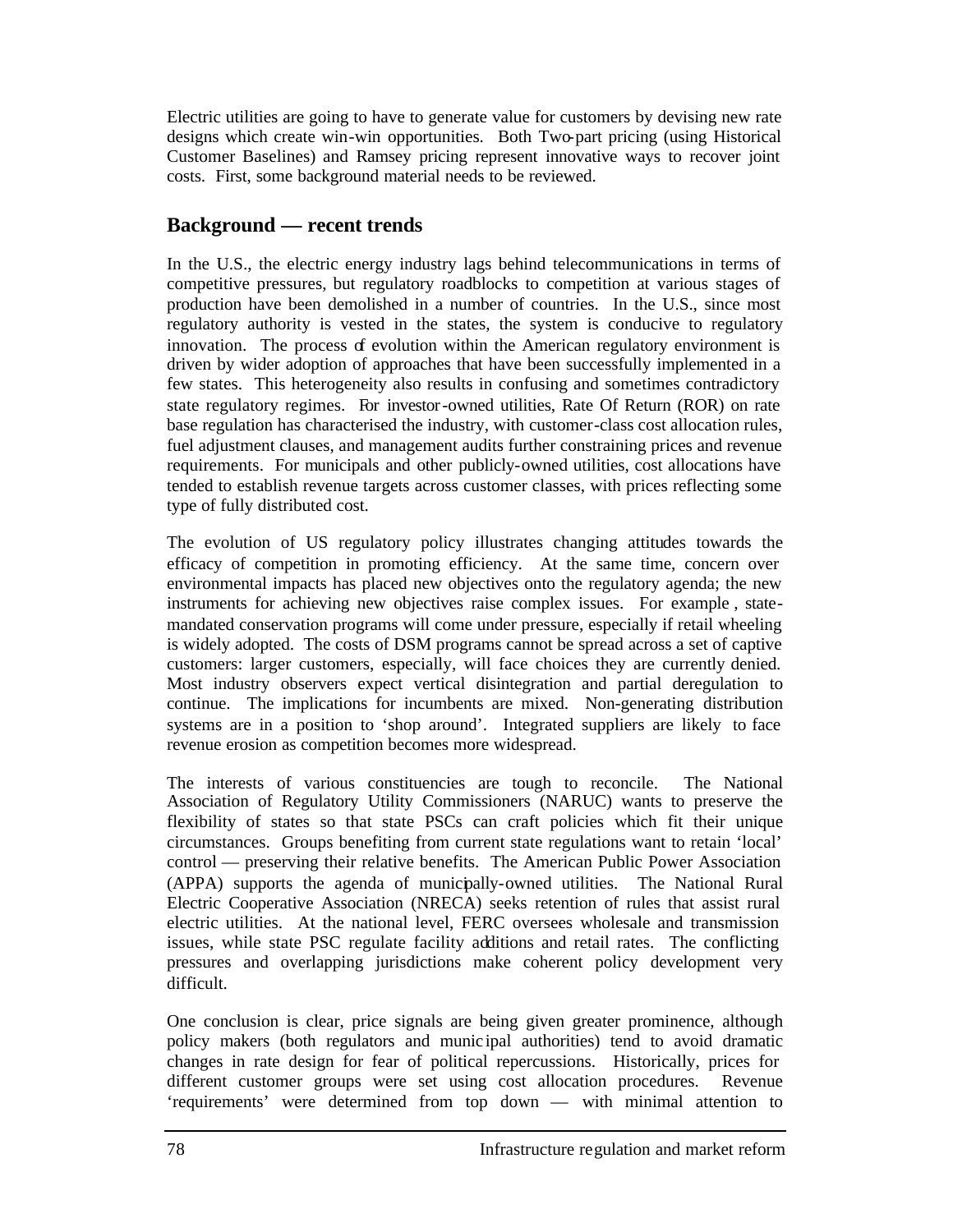incremental cost causation. Today, prices and incumbent investments in generating capacity are constrained by competitive alternatives — induced by regulatory promotion of co-generation and independent power producers (IPPs). Thus, in noncore (industrial) markets, customers have alternatives in the form of self generation or geographic re-location. When revenues from some customer groups fall short of 'allocated' costs, utilities experience financial pressures. Core (residential) customers can flex their political muscle to avoid rate increases, resulting in realised returns becoming a residual. For IOUs, rates of return were never 'guaranteed'; rather, they were 'allowed'. However, returns have become more problematic in a world where traditional entry restrictions are being set aside. These developments will constrain municipal utilities and REAs as well.

Deregulation and emerging competition will tend to promote least cost supply. Some vertically-integrated suppliers have low incremental costs relative to their potential competitors. If they have high average (embedded) costs, they will come under financial pressure. IOUs will find cut dividends and change their financial structures (towards more equity). For municipal utilities, it may be difficult to meet interest coverage or continue to transfer traditional amounts to city coffers. However, low incremental cost suppliers are still going to be able to compete for business. On the other hand, high incremental cost suppliers will be in trouble in a competitive environment. 'Stranded investment' is just another word for generating capacity that cannot yield cash flows for covering fixed costs when electricity markets are opened up. Book value exceeds market value of capacity.

National regulatory policy has leaned in the direction of pro-competitive market structures at the generation level. Since PURPA's promotion of co-generation via qualifying facilities (QFs) and of IPPs, national policy has continued to view wholesale competition as stimulating real savings for final demanders. Non-utilities supply almost ten per cent of all electric power in the U.S., and between 1991 and 1994, they built over half of all new capacity. *The Energy Act 1992* created Exempt Wholesale Generators (EWGs) as another vehicle for introducing new players into the game. Since access to transmission can be mandated by FERC, terms and conditions of transmission access has become a significant regulatory issue. Ultimately, large buyers may gain access to alternative suppliers via the transmission network: retail markets will change dramatically. While the problems for network coordination, construction, and reliability are substantial, the trend seems irreversible.

In 1994, both California and Michigan established programs designed to promote more competition. Larger customers who have the ability to shop will tend to pay marketbased (incremental cost) prices, leaving core (residential) customers at risk for covering the costs associated with higher cost capacity. The fear of so-called 'stranded investment' blunts efforts to open up local markets. 'Securitisation' represents one mechanism for permitting some cost-recovery by high-cost firms. The short run impacts of competition differ from the long run impacts. In the short run, the efficiency gains may not be substantial, given the demand elasticities — though the monetary transfers could be significant. Over the long run, the movement away from cost-based regulation for IOUs is likely to further stimulate cost-containment and improved price signals. No utilities will be insulated from these pressures.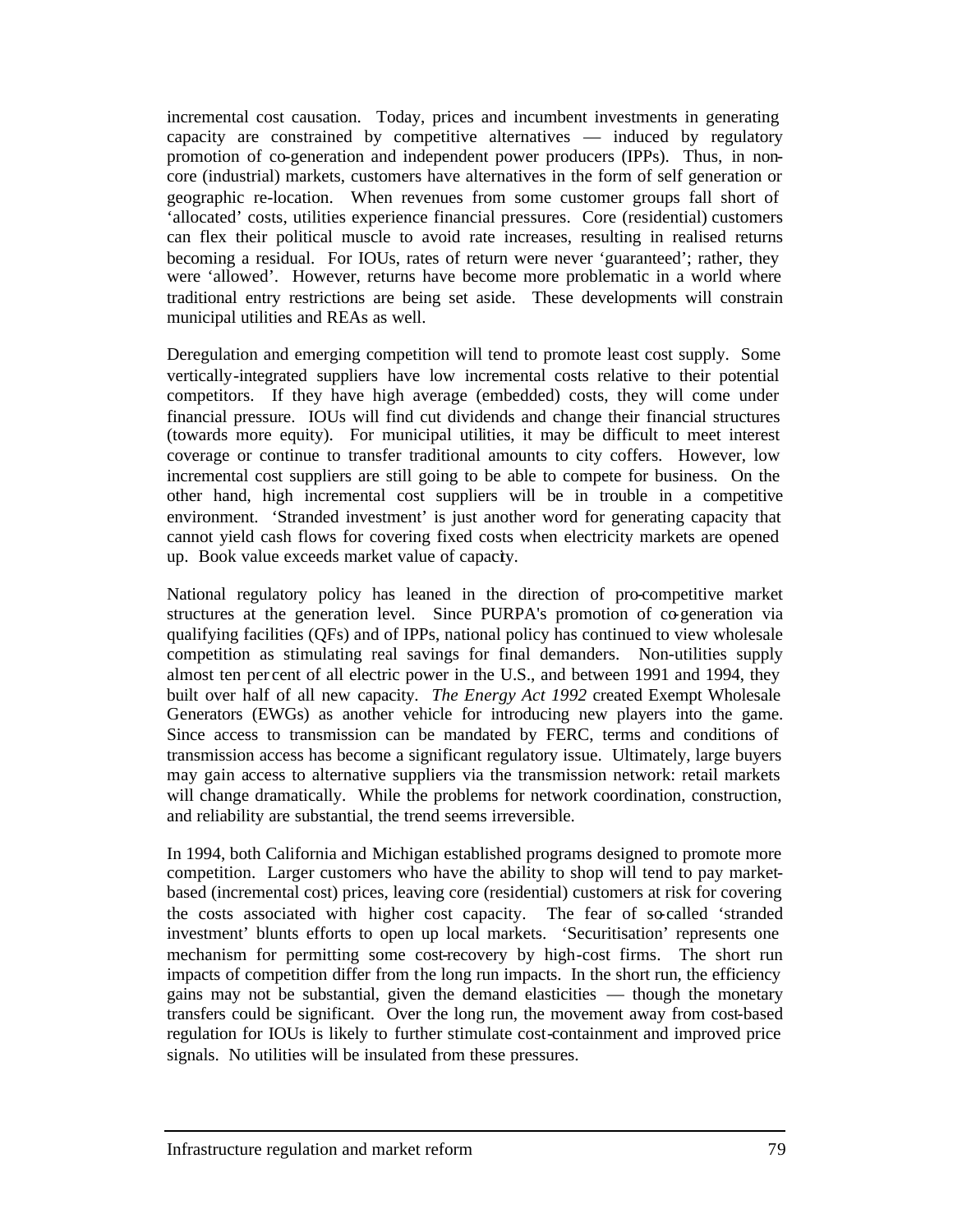PURPA-induced competition in the wholesale market for electricity has increased the importance of transmission access as utilities try to find the lowest cost suppliers whose generating facilities may be located far from the utilities' retail markets. The provision of *the Environment Protection Act 1992* requiring utilities to offer wheeling to third parties for a fee is possibly the biggest change in the industry in more than fifty years.

Reduced demand growth, nuclear plant cost overruns, environmental costs, and continued low natural gas prices have led to excess and high cost capacity whose economic value is lower than book value. The resolution of the stranded investment problem has been linked by some to the terms and conditions of transmission access. There had been a 'regulatory compact' under which capacity was built and changing the rules of the game is perceived as unfair. As Costello, Burns, and Hegazy, 1994 note, vertically-integrated utilities, conservationists, and environmentalists tend to oppose retail wheeling. For the former, monopoly franchises are lost as competitors threaten to take away customers. The two latter groups fear reductions in (or elimination of) utility-funded Demand-Side Management (DSM) programs. Also, the forms of Integrated Resource Planning (IRP) which emphasise environmental costs above and beyond those addressed in national laws are threatened. Those supporting immediate retail wheeling argue that sunk costs ought to be ignored for policy purposes — leaving investors holding the bag. Large industrial and commercial customers do not want to bear transition costs.

Continued regulatory and legislative debate can be expected on transmission access and pricing, bidding procedures, setting new price regulations, and devising alternative regulatory constraints. We can already see the outlines of changes that are altering the regulatory landscape. Some be lieve that competition has become an objective — rather than a mechanism for achieving economic objectives. Certainly, national legislation and FERC have promoted entry into generation markets as a way to keep energy costs down. With this thrust has come pressure for transmission access at a fair price.

# **Multipart pricing and the promotion of efficiency**

In the short run, with capacity costs fixed, changes in the wholesale pricing structure can involve particular customers or customer classes benefiting at the expense of others. Whether the process is a zero-sum game depends on the nature of rate restructuring. If the savings obtained by winners is roughly equal to the additional outlays required of losers, then the objective of net revenue neutrality sow s the seeds of conflict. For example, lowering the price to one group and raising it for another can have this characteristic. However, multipart pricing enables the supplier to create winwin options — bringing the marginal price down to incremental cost, while recovering current capacity costs via fixed monthly fees.

It should be noted that cost allocations which are currently used may seem reasonable and consistent with industry practice. Nevertheless, these allocations often are quite arbitrary — reflecting some view of fairness rather than cost causation. Evidence from other industries suggests that competition will force marginal price towards incremental cost.

A diagrammatic representation may help explain the win-win aspects of multipart pricing. Figure 1 depicts a demand curve. At lower prices, the customer is willing to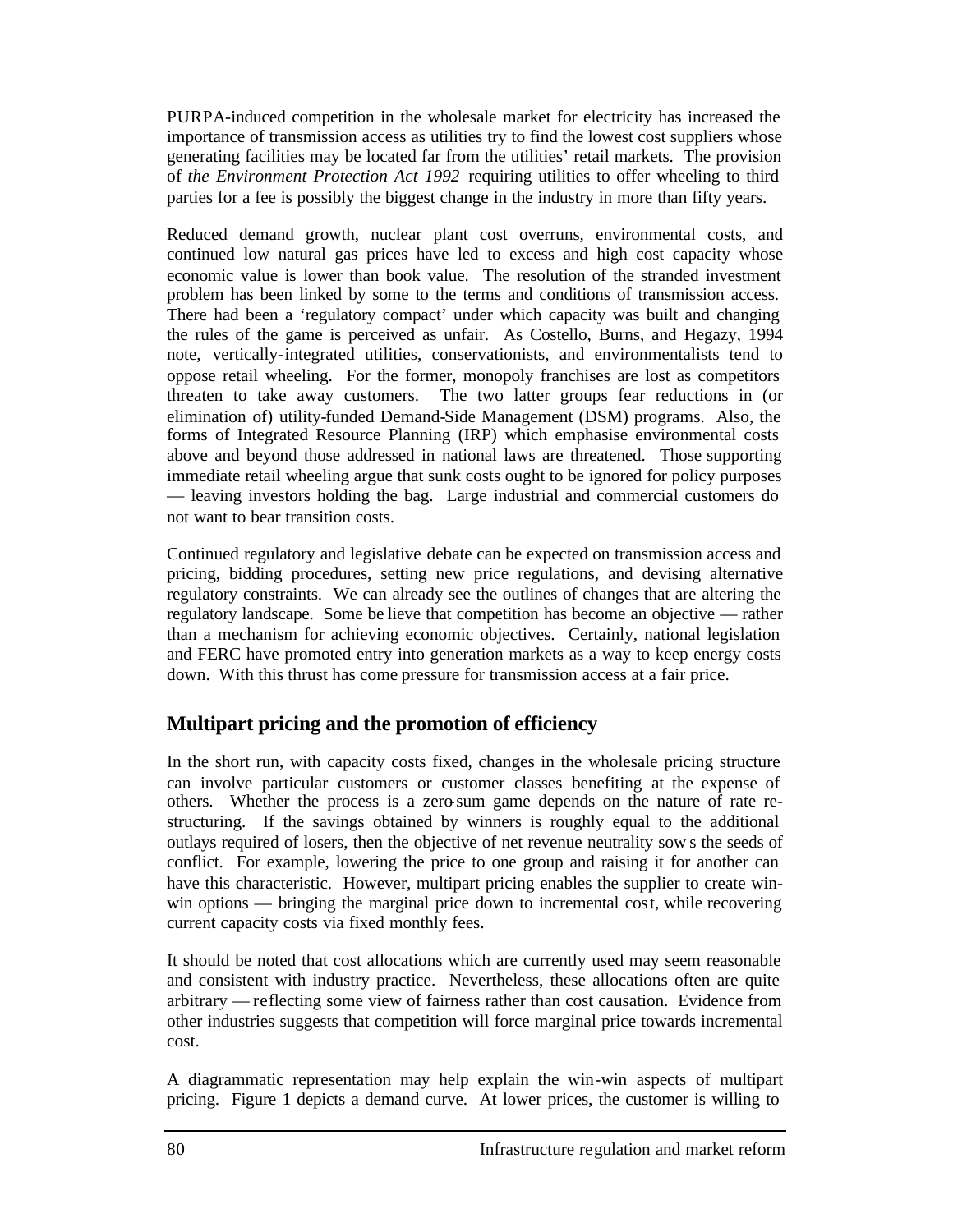buy more electricity. At very high prices, customers will only apply electricity to very high valued uses. If price is quite low, then thermostats may be adjusted to give greater comfort, more electricity-intensive machinery might be utilised, and energyconservation activity is less cost-effective from the standpoint of the buyer. In the short run, customers are not likely to be able to make substantial behavioural or operating adjustments, but the change in consumption will be greater as customers have more time to adapt to a permanent price change. Greater long-run responsiveness means that the efficiency gains from improved price signals are greater when consumers have time to make adjustments.

#### Figure 1: Benefits from a price change



Utilities are used to thinking in terms of a customers load shape and how this influences the system load. However, the load shape is a function of the price structure. Time-ofuse pricing will alter the hourly pattern of electricity consumption — with that pattern changing more dramatically as customers have more time to adjust to the new price structure. Responsiveness of customers is characterised by economists in terms of demand curves. Greater long run responsiveness means that the consumers have time to make adjustments.

The Law of a Downward Sloping Demand has theoretical and empirical support. Utilities recognise that price influences consumption in the way described above. The Law's Corollary of Greater Responsiveness with Longer Adjustment Time has also been verified. The position of the demand curve is affected by other factors outside the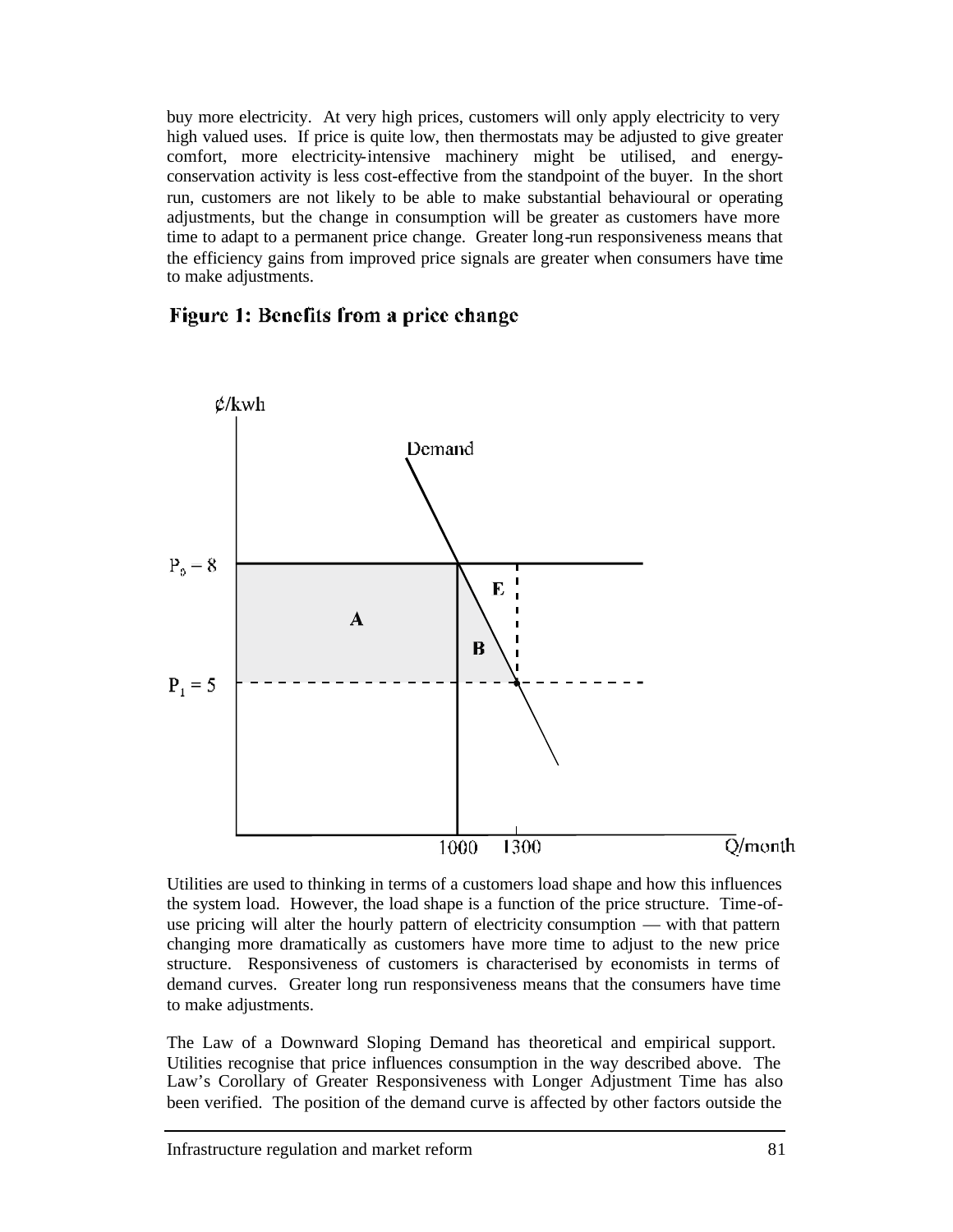utilitys control. If the price of substitutes decreases, demand for electricity shifts in. If the prices of appliances that use electricity (complements) fall, then the demand for electricity shifts out. Weather conditions also affect the hourly load and monthly consumption. In the Figure, if price is \$.08/kwh, then the customer depicted here consumes 1000 kWh. This could be broken down to hourly consumption, but this simple example illustrates the impact of a price reduction. If price falls to \$.05/kwh, more than 1000 kWh would be demanded with a lower price. Note that if incomes rise, or average family size increases, or square feet per house increases, or temperatures are less moderate, the demand schedule will shift out. The hypothetical demand curve depicted in Figure 1 holds all these other factors constant, so that monthly consumption depends on price.

In this example, if price per kWh is \$.08, then 1000 kWh are purchased, for a total consumer outlay of \$80. If price were \$.05, then 1300 kWh would be purchased, for a total outlay of \$65. If demand had been more responsive to the price reduction (so that consumption rose to, say 2000 kWh, then total expenditures by this customer would have risen to \$100. Thus, an increase in outlays does not necessarily imply a reduction in customer satisfaction. In this case, the price reduction induced additional consumption, and kWh were applied to valued uses by the customer!

In the case of the demand curve depicted in Figure 1, the price reduction from \$.08 to \$.05 yielded an improvement for the consumer. Analytically, this gain could be broken into two parts. The first part reflects the \$.03 is saved on each of the 1000 units that used to be purchased at the higher price (area  $A = $30$ ). Furthermore, 300 additional units are purchased when the price is only \$.05. Economists identify area B as reflecting the benefits (above the outlays) associated with this additional consumption. Area B is \$4.50 (the area of this triangle is half the base times the height).

Thus, the price reduction benefits the customer by \$34.50. The \$15 reduction in outlays (from \$80 to \$65) is not a good indicator of the consumer benefits associated with the price reduction. This point is very important, because rate design that focuses on outlays rather than customer satisfaction is likely to miss some win -win opportunities. In a competitive environment, suppliers cannot afford to ignore opportunities.

So far, we have not considered the firm. If its incremental costs were \$.08, then a price reduction to \$.05 is a losing proposition. The cost of serving the customer is \$104 (\$.08/kwh times 1300 kWh), but the revenue from the customer is only \$65 (\$.05/kwh times 1300 kWh). Underpricing electricity relative to its cost hurts the supplier more than it benefits the customer! From the diagram, the customer gains A+B, while the firm loses A+B+E. If, during peak periods, the price is below incremental costs, the utility ought to revise its prices (if the metering costs are not small relative to the savings).

In the case of the price reduction, what if the incremental cost were \$.05? The \$.08 price was high relative to the cost of additional kWh. Now the customer gains (A+B), which is more than the supplier loses  $(B)$  from the price reduction! This observation suggests that a win-win option is possible. The utility could offer the customer a multipart price instead of the uniform price of \$.08/kwh. The rate structure could be a \$30 monthly fee (regardless of units consumed) and a per unit price of \$.05. Since area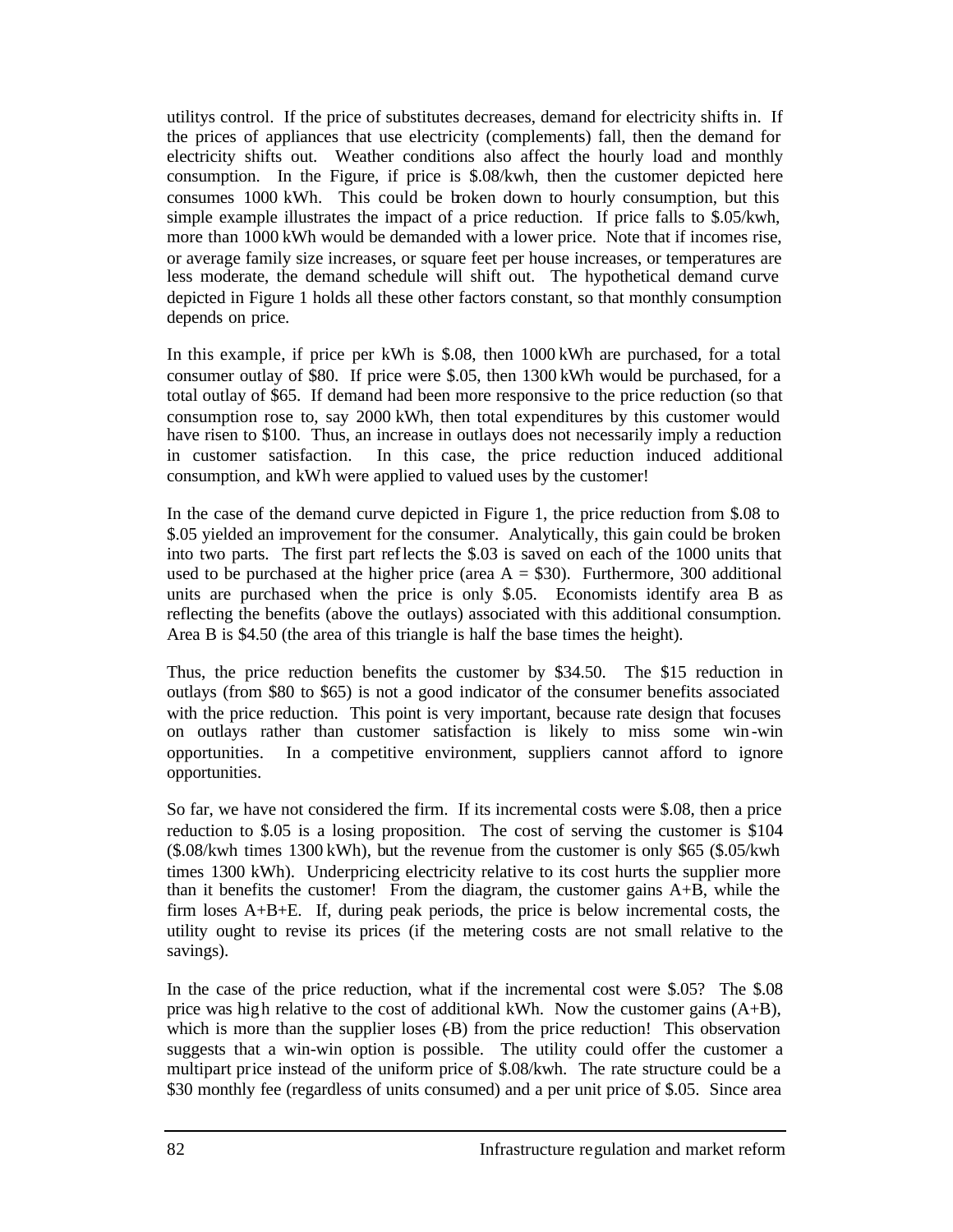A is \$30, it is clear that the customer is better off by area B (\$4.50) under this alternative rate design. And the firm is no worse off. So long as the monthly fee is less than \$34.50 (and per unit price is \$.05), the customer is better off under the multipart scheme than paying a uniform per unit price of \$.08.

Return to the \$30 fee case, where total customer outlays now equal \$95 and incremental cost is \$.05. If the total bill is divided by the 1300 kWh, the average price is about \$.073. Why not just set a price of \$.073 and avoid the slightly more complicated pricing scheme? After all, customers look at their total bills. The response to this question is that the combined gains to the customer and the supplier would be less if price were only lowered from \$.08 to \$.073 than if the \$30.00 monthly fee were imposed in conjunction with \$.05/kwh. By himself, the customer is better off by more than \$7.00 with the \$.007/kwh price reduction. That per unit saving times 1000 kWh happens to be greater than area B. But all of that gain is essentially balanced by a net revenue loss experienced by the supplier! That price reduction is not a win -win outcome. The multipart scheme keeps the supplier whole, while making the customer \$4.50 better off than before. Furthermore, the price of \$.073/kwh is inefficient. It discourages consumption that is worth more than the resources that would have gone into the production of additional kWh (i.e. the price of \$.073 is greater than incremental cost, \$.05).

We saw that setting the marginal price equal to incremental cost increased consumption to 1300 kWh. The customer valued that additional consumption more than society valued the resources that went into creating the additional kWh. Thus, incremental cost pricing promotes the efficient use of society's resources. If price is above incremental cost (as is the case with much off-peak consumption), we are under-consuming electricity. If price is below incremental cost (as can be the case with on-peak consumption), we over-consume electricity. Multi-part pricing combined with peak load pricing can make both the firm and the customer better off. Peak load pricing by itself may benefit customers and/or the supplier.

The firm lacks information on the full nature of customer willingness to pay. Billing records can provide clues regarding potential consumption patterns, but optimal rate designs can facilitate both cost-recovery and efficiency. Figure 2 illustrates the benefits from utilising self-selecting two part tariffs. Two demands are depicted in the Figure; the supplier does not know which customer has which demand. As shown in the example, Option 1 has a \$10 monthly fee, but a marginal price of \$.05 per unit. The larger demander will select this option, since Option 2 (no fee, but a per unit price of \$.06) yield less consumer surplus. The smaller demander selects the second option. Such price options enable the supplier to extract more consumer surplus than under uniform pricing — which enhances the financial viability of a firm under competitive pressure. Such rate designs are especially important if there are substantial fixed costs.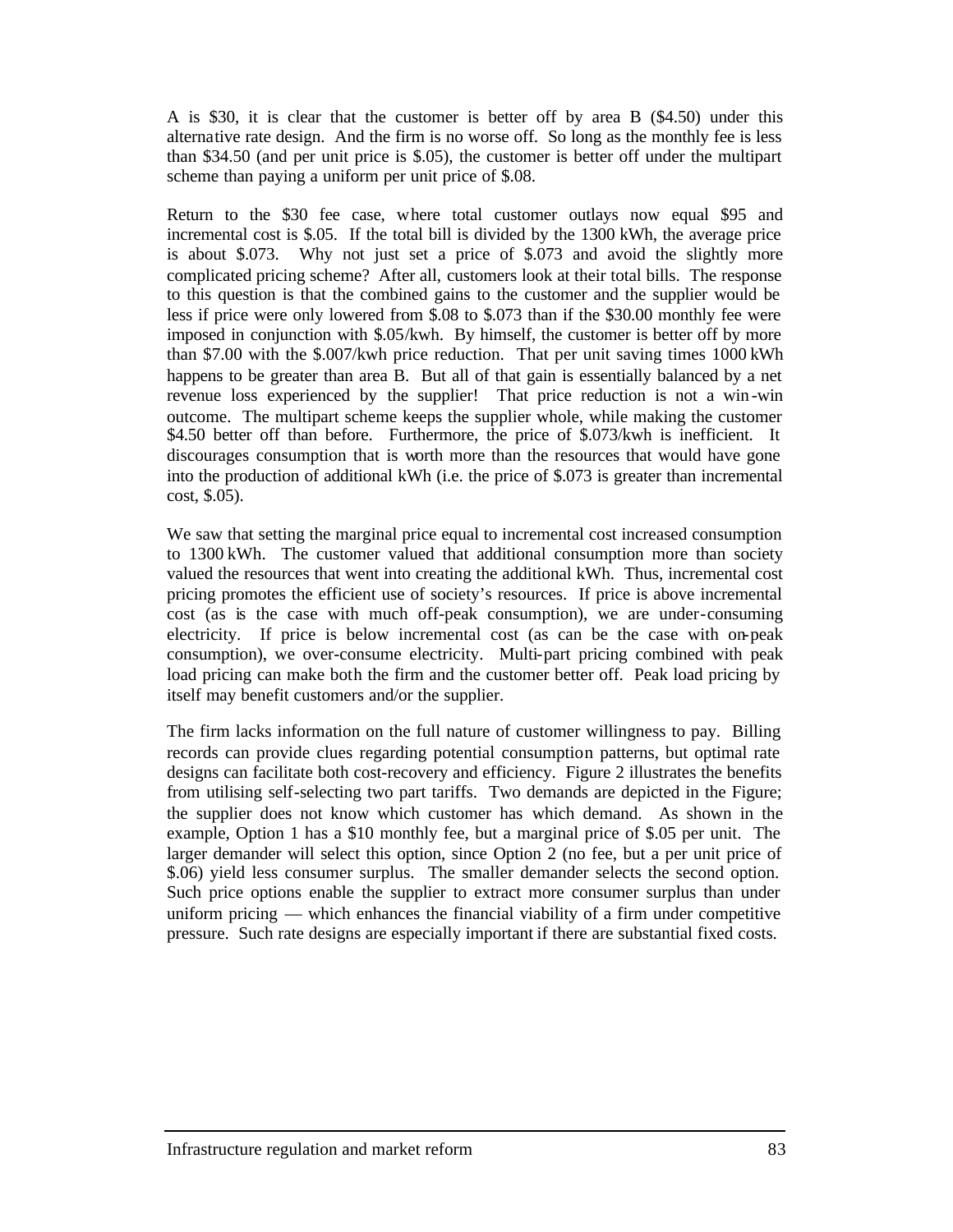





<sup>13</sup> large: if select option 2, lose more than S12 of surplus (vs F<sub>2</sub> is only \$10)

<sup>D</sup> small: if select option 1, gain less than \$10 of consumer surplus (vs F<sub>1</sub> = \$10)

Figure 3 illustrates the problem of pricing below incremental cost. Each unit sold is priced at less than the cost of production. The supplier would be better off making a deal in which he gave the demander a lump sum credit to his bill of  $X+Y$ , while raising the price to P1. The customer is no worse off than initially (less electricity is consumed, but the customer is indifferent to P0 for each kWh versus a rebate of  $X+Y$ per month and a higher price of P1).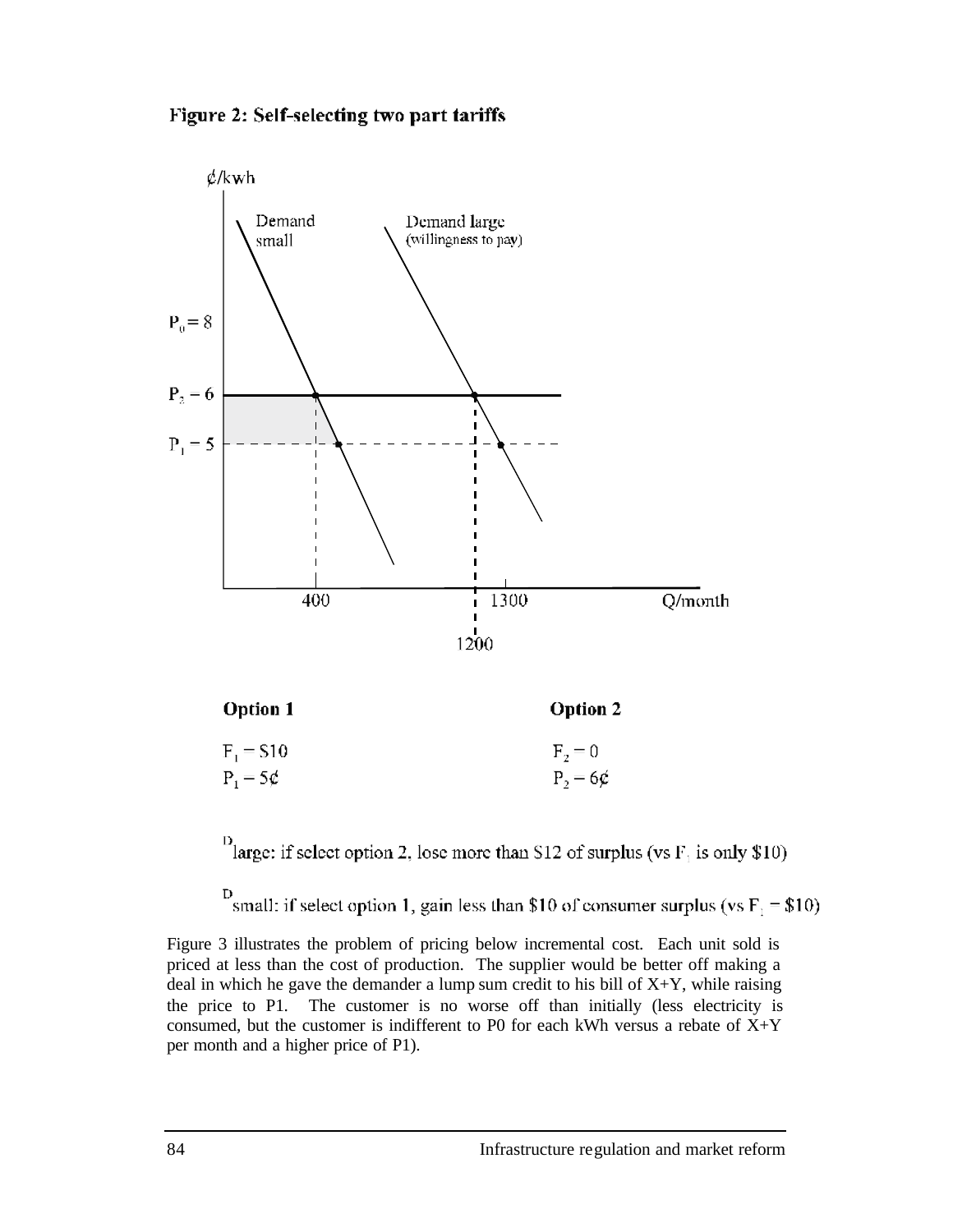



Note, these observations regarding multipart pricing are strengthened when longer run adjustments are taken into account. Demand is more elastic (or responsive to price changes) when customers have more time to adjust their energy-using equipment. If price increases, the firm may have few alternatives in the short run. But soon, energyconserving investments can be implemented, and consumption drops more dramatically than in the initial months. The time for adjustment depends on the nature of the industrial, residential, or commercial demand. Utility managers who understand the role of price signals can promote the efficient conservation of energy.

The precise amount to be included in the fixed fee is not a simple calculation. Were recent years 'normal'? What if the level of this historical contribution is no longer sustainable in a competitive market? The answers to these questions require substantial analysis. Suffice it to note that such monthly fees can be calculated that would leave the firm better off than before. Bringing the incremental price in line with incremental cost is a potential win-win move. Rate designers ought to consider this addition to their price portfolios in a competitive era.

# **Ramsey pricing**

As noted earlier, Ramsey pricing corresponds to price discrimination such that total revenues equal total costs. The ability to separate markets and prevent resale is facilitated by customers being hooked up to utility distribution systems. Faulhaber and Baumol (1988, p. 594) cite Ramsey pricing as '... a clear example of a principle that derives from the [economic] literature and has (recently) achieved a good deal of attention among government agencies.' They note that it has been discussed in many courts, state commissions, the Federal Communications Commission (FCC), the Federal Energy Regulatory Commission (FERC) and the Interstate Commerce Commission (ICC), as well as in other countries. Faulhaber and Baumol also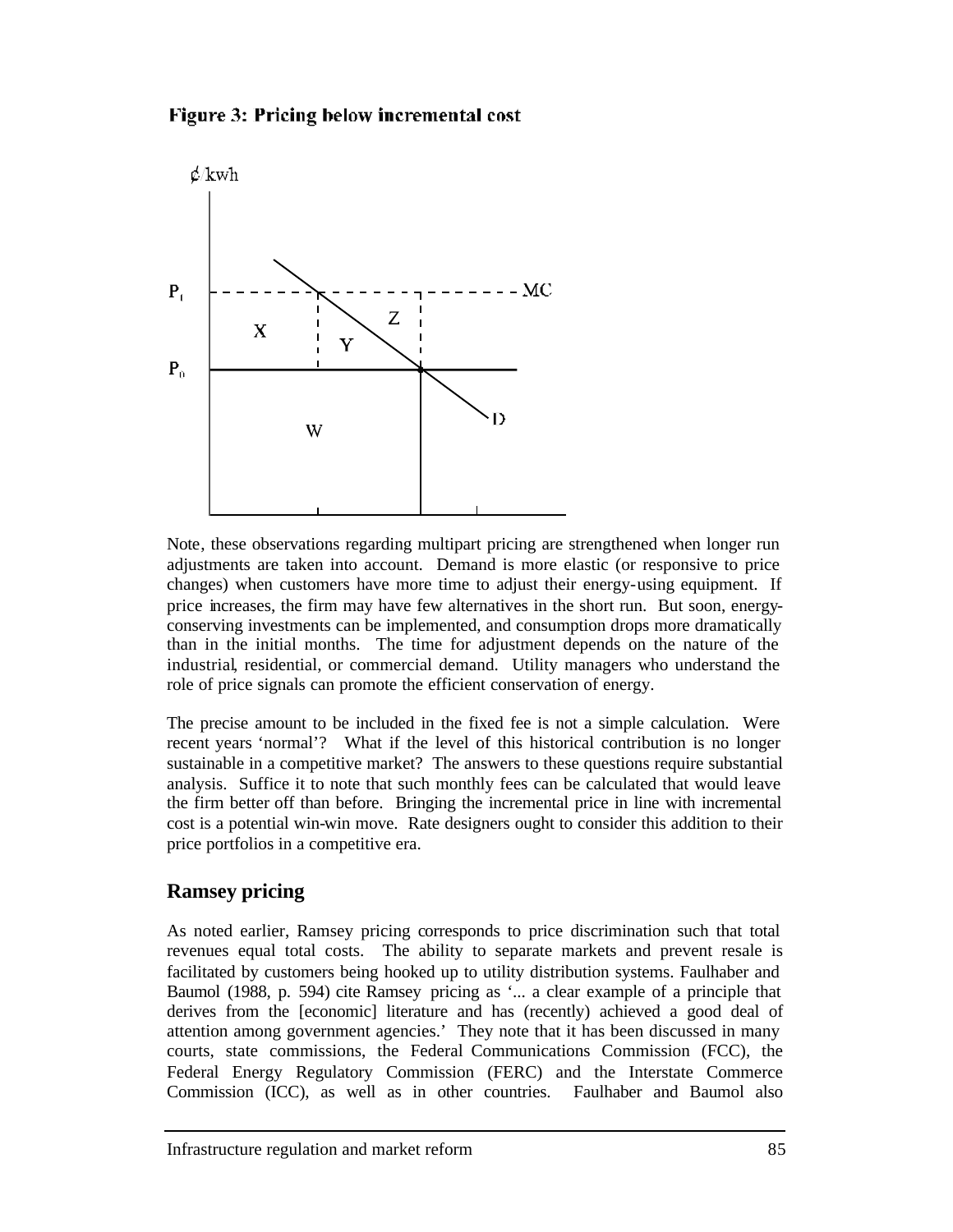highlighted the stand-alone cost test as an example of a contribution of economic theory to regulatory pricing practices. The test places a ceiling on rates. No consumer or group of consumers ought pay more for service than the cost of serving them apart from all other consumers. Although this approach can be traced to pricing practices established for the Tennessee Valley Authority under the name 'separable costs and remaining benefits' (EPA, 1975, Straffin and Heaney, 1981), only in the last two decades has it become prominent in the literature where it has been related to the core concept in game theory (Faulhaber, 1975; Sorenson, et al., 1976, Sharkey, 1982). The theory also provides regulators with a rigorous definition of cross subsidisation that eschews the arbitrary definitions associated with fully distributed cost pricing practices. Faulhaber and Baumol indicate that both the FCC and ICC have considered using stand alone cost tests in rate making. Since consumers with inelastic demands are often those regulators or municipally-owned utilities are trying to protect, firms often overlay cost allocation procedures onto price level decisions — limiting 'undue discrimination'.

Ramsey Pricing is related to marginal-cost pricing in that prices are a percentage deviation from marginal costs, where the percentage is inversely proportional to demand elasticities: more elastic (responsive) demands have lower price-cost margins. In Figure 4, two demands are illustrated. If price is \$.04 in each market, then the total contribution towards fixed costs is E+F  $(\$20$  in market 1) and T+V  $(\$20$  in market 2). So the base case involves 1000 kWh monthly consumption in each market, with \$40 in revenue above incremental cost going towards fixed costs. If price is increased to \$.06 in the relatively inelastic market 1, the firm gains A (\$18) and loses F (\$2), for a supplier gain of \$16 in this market. Although the firm no longer receives revenues of F  $+ G$  (\$4) due to the 100 kWh reduction in quantity consumed, the supplier also avoided the cost  $(G)$  of producing that output. Thus, the bss of F is recorded. The customer is worse off: given by  $-(A+B)$ , or \$19. The numbers indicate that societal welfare has declined by \$3, as price has been increased far above incremental cost (\$.02). However, if the price is reduced to \$.025 in market 2 then this customer gains more than the utility loses, and the potential for an overall welfare improvement exists.

On net, the reconfiguration of prices can improve societal welfare so long as gains (and losses) experienced by either customer are valued equally. To see this, consider Market 2 in greater detail, where price is reduced from \$.04 to \$.025, and consumption increases from 1000 kWh to 1600 kWh. The supplier loses T (\$15) but gains W (\$3) when it reduces price to \$.025. There is a supplier loss of \$12 in market 2. However, customer 2 gains T and U, where U is \$4.50. Clearly, the customer gains (T+U equals \$19.50) are more than the supplier's losses. The common sense explanation is that bringing price closer to incremental cost increases economic efficiency in this market (here, by \$7.50). When the two markets are taken into account together, the supplier is actually better off  $(+ $18 - $12)$  while customer welfare (weighted equally for winners and losers) has also increased (down \$19 in market 1 and up \$19.50 in market 2).

This example is meant to illustrate the benefits of pricing closer to incremental cost in elastic markets — balancing off the inefficiencies of raising price further above incremental cost in another market. The formula for calculating optimal markups in the two markets involves markups that are inversely proportional to the respective demand elasticities.

.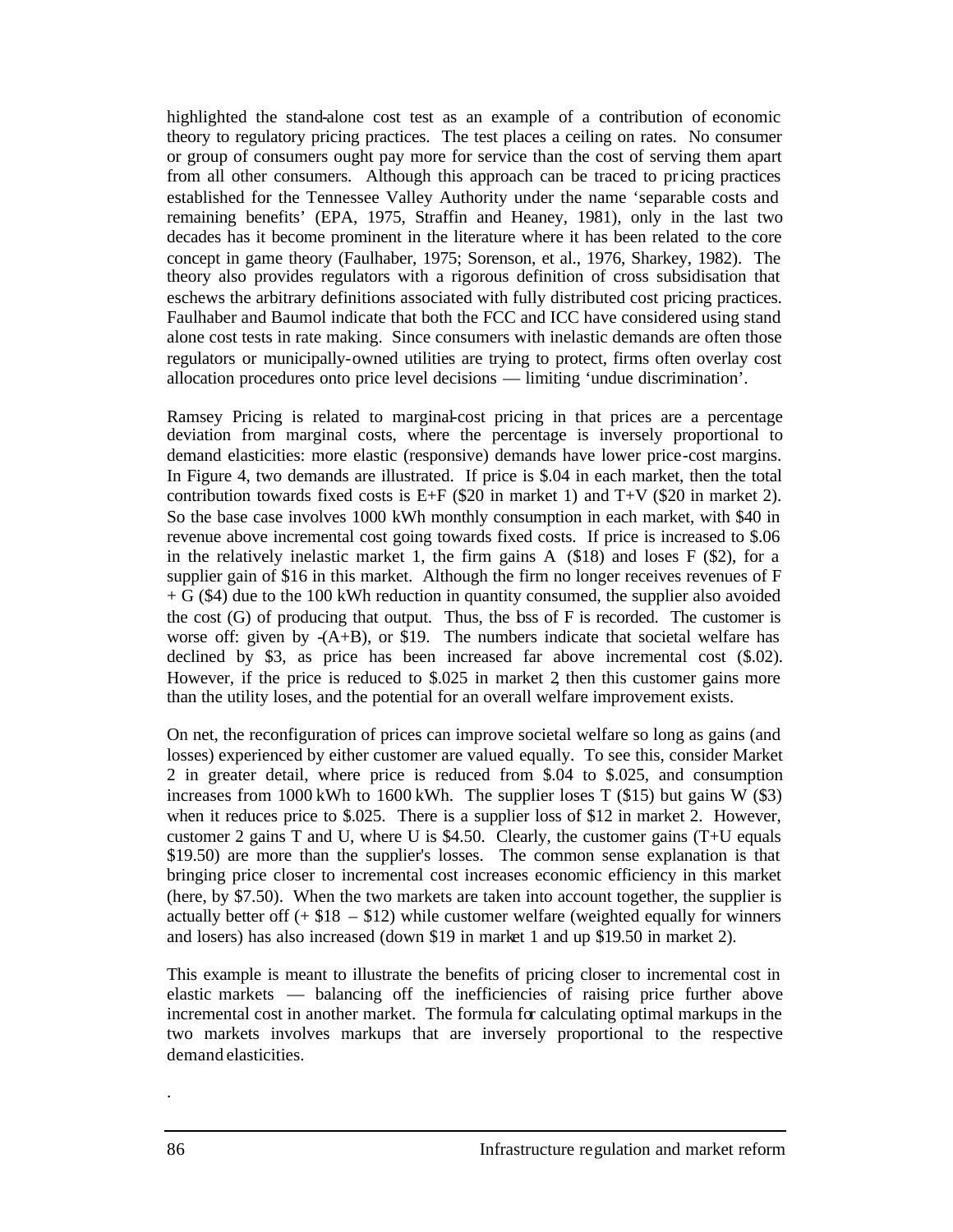



Price increase Supplier:  $+A-F$ <br>+ \$18 - \$2

Customer:  $-A-B$ <br>- \$1\$ - \$1

**Price decrease** Supplier:  $-T = W$ <br>-S15 + S3

Customer:  $+T+U$ <br> $+S15+S4.50$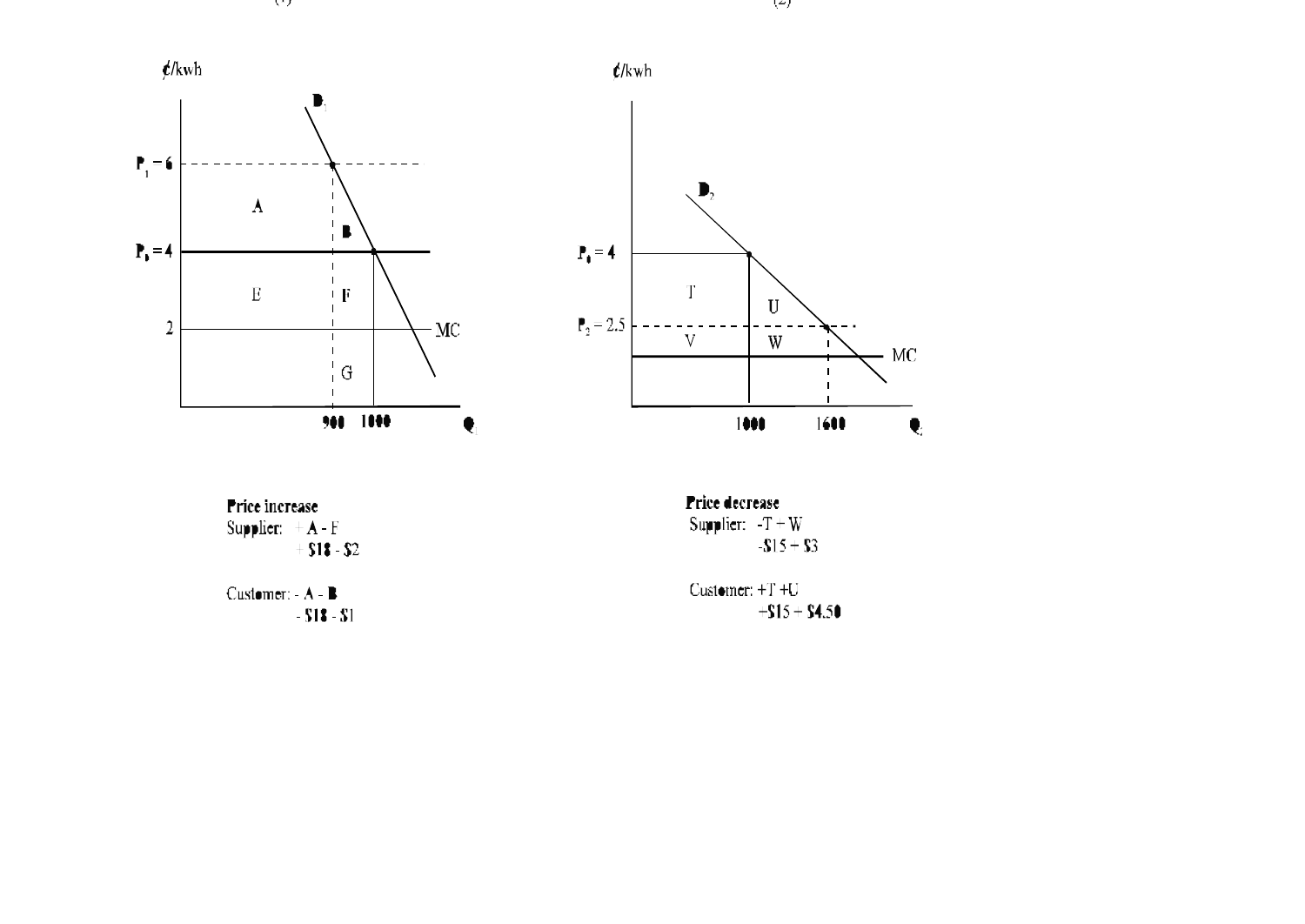Electric utilities have charged different prices to different customers for decades. Ramsey Pricing involves charging more to those with relatively inelastic demands. Commercial customers often do not have co-generation opportunities and are often the ones hit with the highest prices relative to incremental cost of service. Residential customers have political clout, so that despite relatively inelastic demands, their pricecost margins are often smaller than for other customer groups. Industrial customers, on the other hand, may be footloose in the long run: firms can move production capa city to other locations. Alternatively, industrial customers may have self-production as an option. In either case, these customers have relatively more elastic demands. Electric utilities have responded to such situations by offering lower prices (via 'cooked' cost allocations) or interruptible rates at discounts that might be greater than the savings warranted by the extent of actual interruptions.

Competition is likely to attack those customer classes with greatest price -cost margins. Thus, commercial accounts would appear to be vulnerable to entrants who have access to transmission and distribution facilities. All utilities will have to respond to such threats by re-structuring their rate designs. The presence of alternatives makes customer demands more elastic. So utilities will act in such a way as to reduce the prices quoted to such customers. From the standpoint of social efficiency, this restructuring is appropriate if the market demand of such customers is relatively elastic.

If the customers market demand for electricity is actually relatively inelastic — but it becomes elastic with the availability of competitive options, then the reduction of such prices may not promote social efficiency. However, from the standpoint of public policy, this possibility is probably swamped by the view that competitive pressures will be more effective in promoting cost containment than regulation. In terms of economic theory, the social efficiency losses (and gains) associated with welfare triangles are dominated by the large rectangles reflecting cost savings associated with improved incentives for cost containment. Public policy has supported increased competition in generation not just because of the associated rate restructuring (such that prices track costs), but also because costs are likely to be lower with competitive pressures.

#### **Concluding observations**

What are the implications of competitive trends for utility pricing?

Utilities that understand their cost structure and are successful at cost containment will be in a better position to develop prices that enable them to survive in a competitive world.

Utilities that understand their customers' actual (and potential) consumption patterns (and valuations) have an advantage over potential rivals.

Market intelligence will become a major factor in decision-making. Major customers will be lost and gained on the basis of the types of contracts that are developed.

New skills will be required of utilities. During the transition to competition, utilities must restructure themselves to provide the information and internal incentives required to compete effectively with their rivals.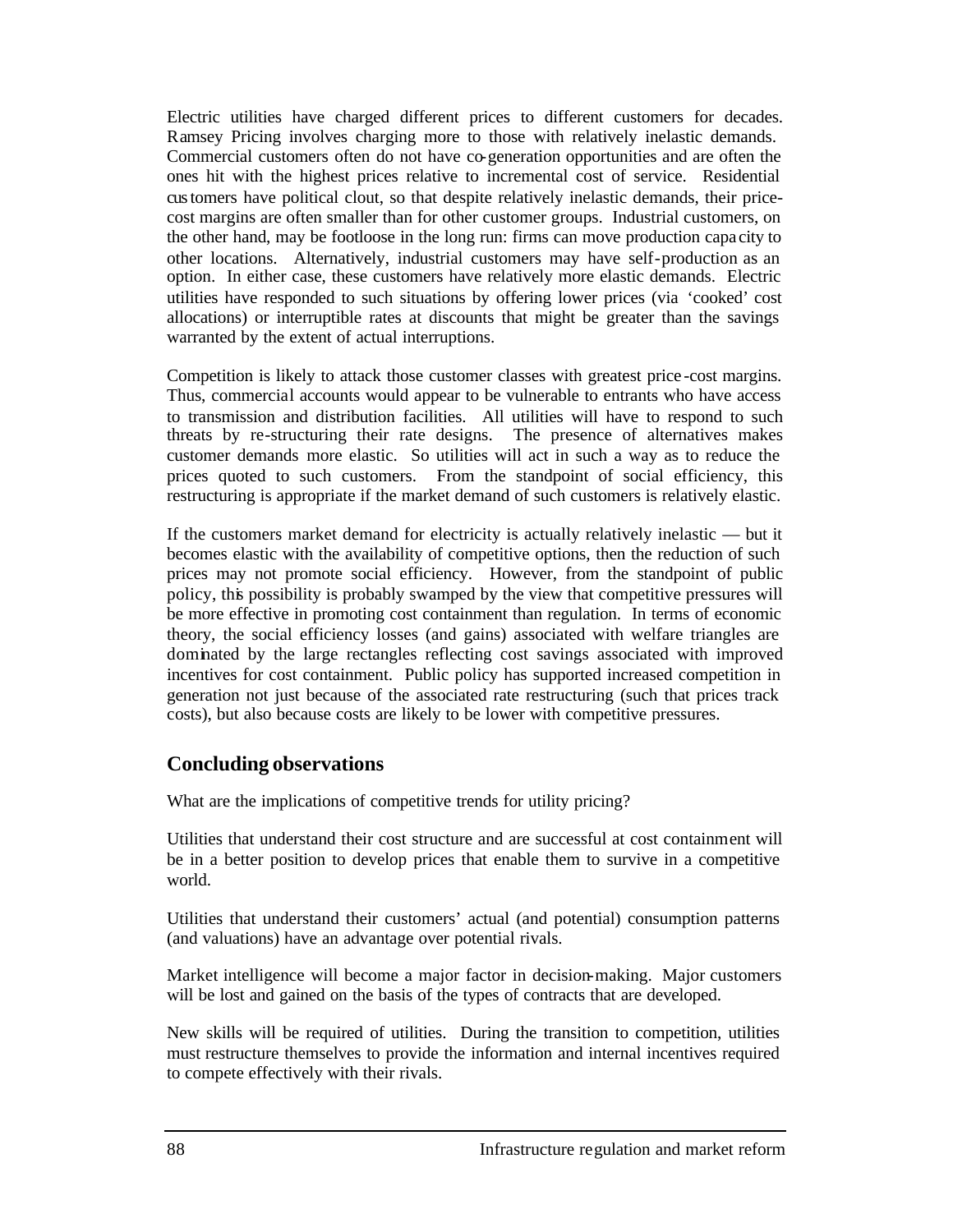These points need to be underscored. If the supplier does not know its own incremental cost, it cannot be sure whether additional sales are financially desirable. One implication of this point is that an obligation to serve high cost customers with low prices will need to be replaced by other funding mechanisms, if 'universal service' is to remain a public policy objective. Similarly, if the supplier does not know how the customer is likely to respond to new prices, financial planning and capacity decisions become problematic. Potential load shapes become relevant for decision-makers, since new rate designs will induce changes in consumption patterns. If simplicity is one casualty of competitive pressures, utility account managers will have to explain the benefits of more complicated rate structures to their customers. Competition will make life harder for infrastructure executives. The possibility of competition also complicates rulings on the price and quality of interconnection or an entrant's access to information possessed by an incumbent.

Monopoly suppliers are able to dictate price. An unregulated monopolist has an incentive to know its cost structure and demand patterns. However, a regulated monopolist (or a government enterprise) whose prices are partly the result of political compromises, has weakened incentives for cost containment and an inadequate understanding of cost-drivers. So long as total revenues cover total costs, there may not be pressure for a non-profit oriented firm to identify incremental costs. Some customers may be paying far more than cost of service while others could be paying less that incremental cost. However, the prices, based on (politically acceptable) cost allocations are not necessarily sustainable under competition — where price tends to track the incremental cost of electricity. Cost allocations which were unrelated to cost causation were possible in the absence of customer choice. But the world of electric utility and telecommunications monopolies is rapidly disappearing.

New price structures can offer win-win opportunities, such that both the supplier and customers can be better off than before. Of course, if competition drives the average price too low relative to the utility's average cost, most of the benefits from rate redesign will be captured by customers  $-$  if the utility tries to successfully retain its customers. The principles of rate design identified here are crucial to the recovery of joint costs in a competitive environment. Both managers and regulators need to understand the efficiency implications of alternative rate structures.

#### **Bibliography**

- Arnold, Ron et.al, *Issues in Infrastructure Pricing, Bureau of Industry Economics*, report 69, Canberra, August 1995.
- Berg, Sanford V. and J. Tschirhart, 1995, 'Contributions of Neoclassical Economics to Public Utility Analysis,' Land Economics, August, 71:3.
- Berg, S. V. and J. Tschirhart, 1988, *Natural Monopoly Regulation: Principles and Practice*, New York, Cambridge University Press.
- Braeutigam, R. E., 1989, 'Optimal Policies for Natural Monopolies,' Handbook of Industrial Organisation, vol. II, eds. R. Schmalensee, and R. D. Willig, North Holland, Elsevier Publishers B.V.